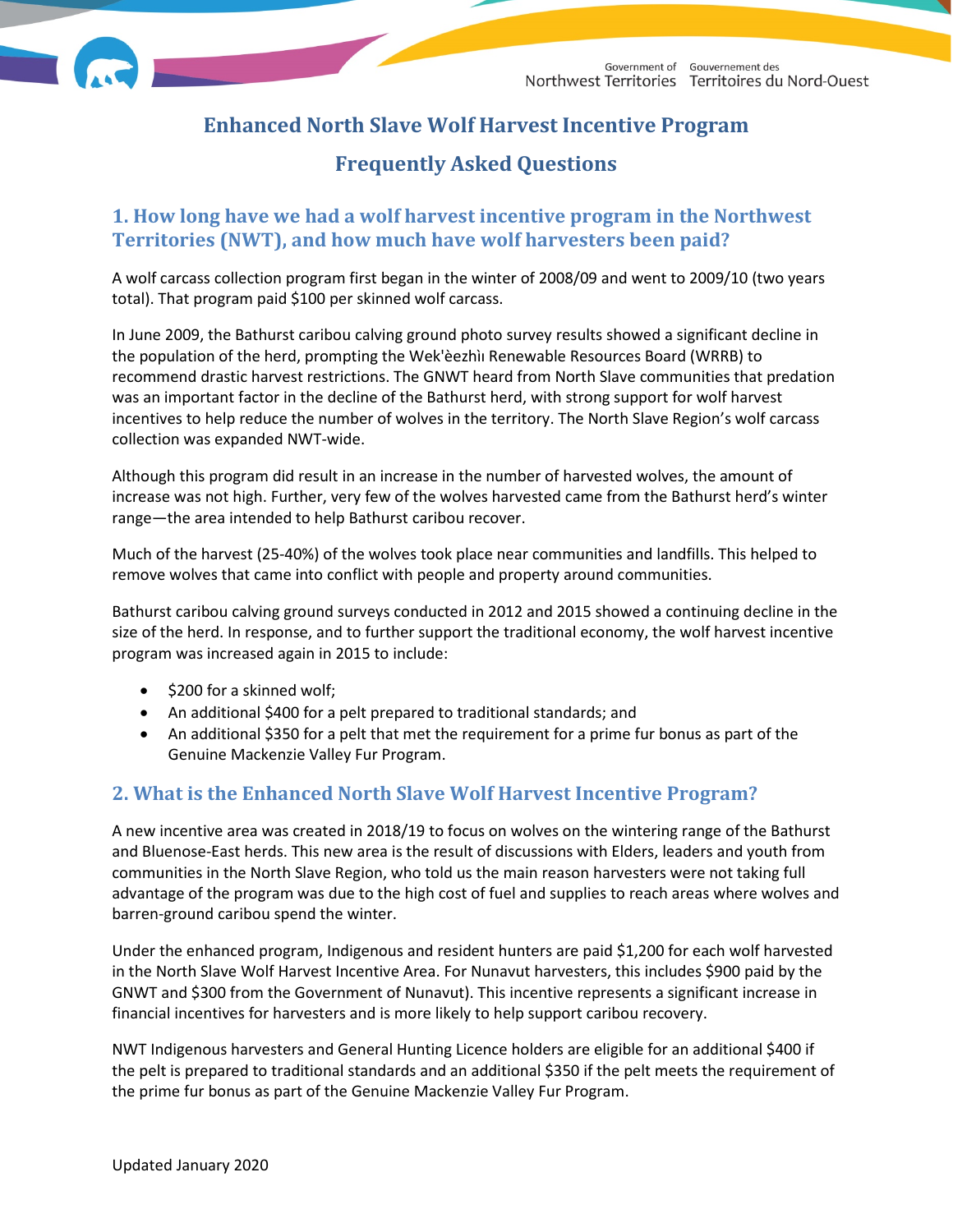

The existing NWT-wide wolf harvest incentive program will continue everywhere else in the NWT using the previous financial incentives of \$200 for a skinned wolf, plus \$400 for a pelt prepared to traditional standards and an additional \$350 if the pelt meets the requirement for a prime fur bonus.

#### **3. What were the results of the 2018/19 enhanced incentive program?**

There were 1,057 wolf tags sold in the North Slave Region for the 2018/19 harvest season. This is almost three times the number of wolf tags sold the year before (372 tags in 2017/18). Much of the increase in wolf tags in 2018/19 was due to hunters taking advantage of the wolf incentive program.

There were 56 wolves taken by 31 hunters as part of the enhanced incentive program. Hunters were paid \$900/wolf, for a total of \$50,400. Four other wolves were harvested or removed from the incentive area in 2018/19, but were not part of the program. Seven wolves were harvested outside the new harvest area.

Analysis showed that 95% of the wolves harvested from the incentive area with food in their stomach had eaten barren-ground caribou. This suggests the incentive program is effective in focusing on wolves associated with wintering barren-ground caribou.

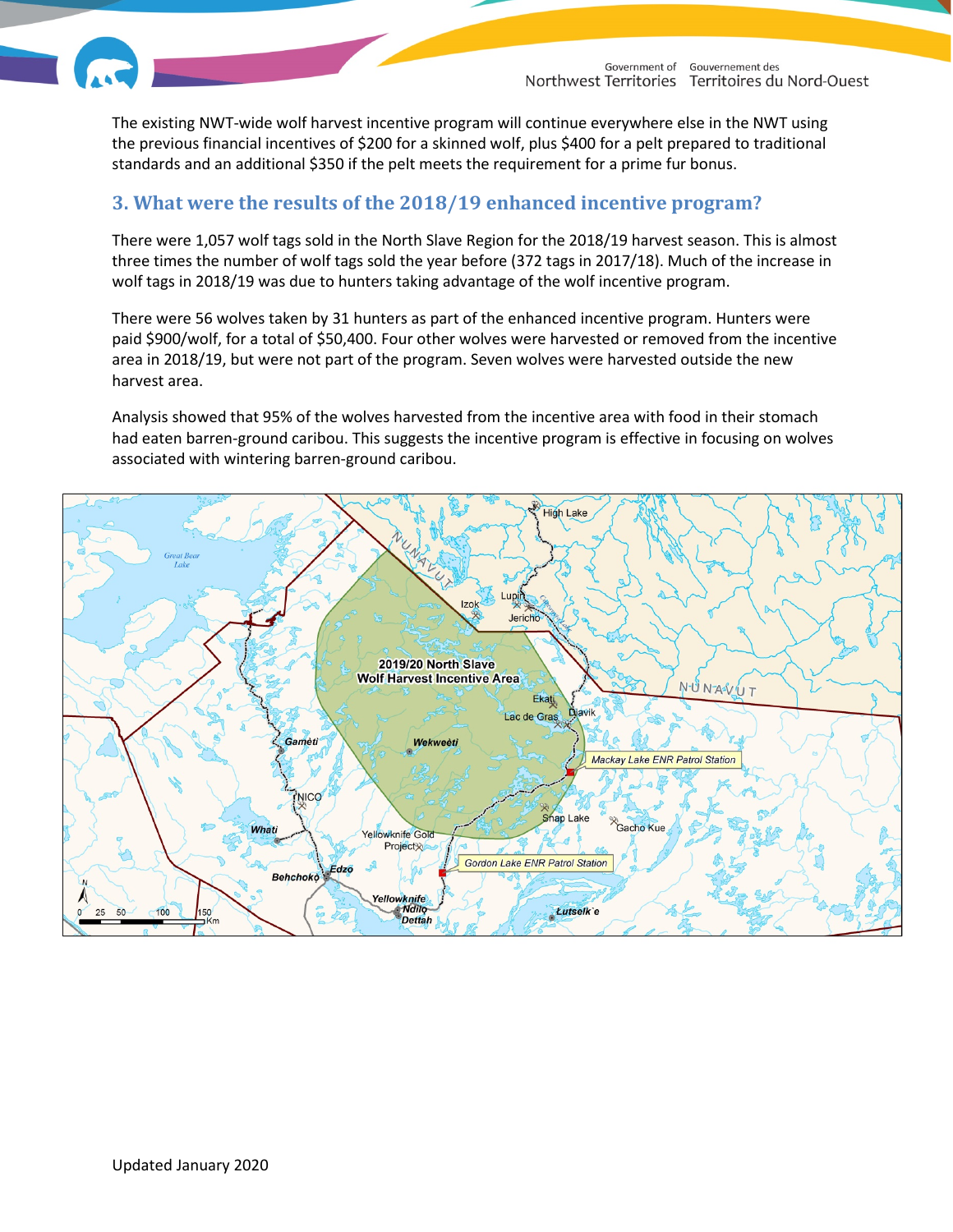## **4. What changes are being made for the 2019/20 harvest season?**

The following updates are being made to the program for 2019/20:

- **Tag and harvest fees have been waived for all licensed wolf hunters.**
- **Wolf harvest incentives have been increased to \$1,200, effective January 24, 2020.** For Nunavut harvesters hunting within their asserted territory in the NWT, this includes \$900 from the GNWT and \$300 from the Government of Nunavut.
- **New survey of wolf harvesters.** To help ENR evaluate this program, all wolf hunters will be asked to fill out a short survey at the end of their trip. The survey will be available at ENR patrol stations, and hunters who complete the survey will receive a \$25 gift card.
- **Nunavut hunters** will be able to participate in the enhanced incentive program within their asserted territory in the NWT that falls within the Wolf Harvest Incentive Area.
- **The North Slave Wolf Harvest Incentive Area has been updated** for the 2019/20 harvest season based on the wintering location of Bathurst and Bluenose-East caribou. The **new map** can be found above, as well as in the updated field guide for the Enhanced North Slave Wolf Harvest Incentive Program.

## **5. How can harvesters participate in the Enhanced North Slave Wolf Harvest Incentive Program?**

Wolf harvesters going into the North Slave Wolf Harvest Incentive Area need to register at the patrol station at Gordon Lake or Wekweètì prior to hunting.

Hunters who successfully harvest a wolf in the Wolf Harvest Incentive Area need to bring the carcass back to a patrol station where the harvester will receive a receipt that can be cashed later at a North Slave ENR office in Yellowknife or Behchokò.

The harvester will then have the option of either taking the wolf carcass (skinned or unskinned) home for pelt preparation or leaving it with patrol station staff, who will arrange for skilled skinners to prepare the pelt and for scientific testing of the wolves.

Resident hunters are eligible for increased incentives for the wolf carcass only (\$1,200).



Updated January 2020

\* If the pelt sells for more than \$400 at auction, you will get the difference above the \$400 advance.